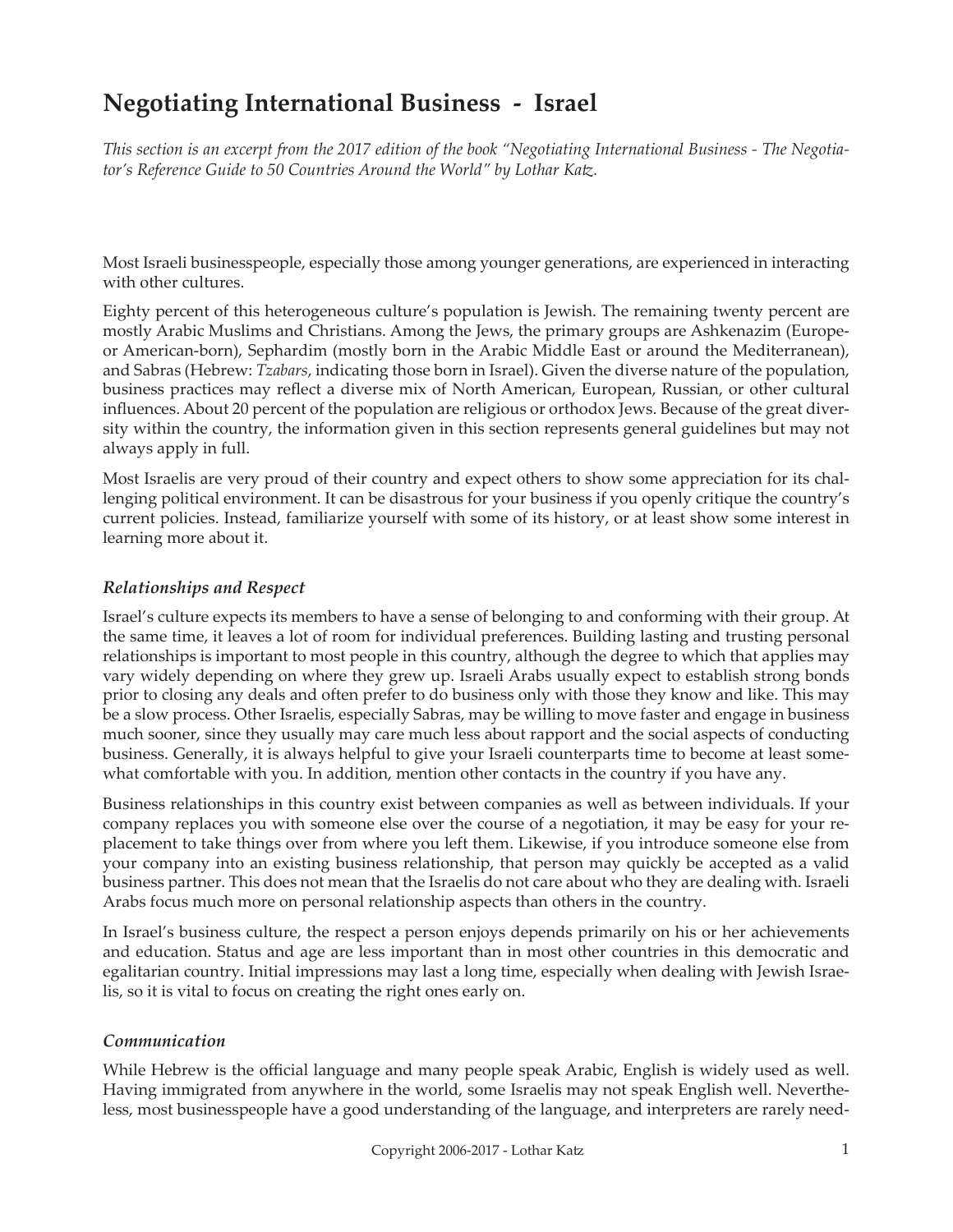ed. In spite of that, side discussions in Hebrew are frequent and should be given sufficient room. Their purpose is usually to make internal discussions more effective, not to shut you out from the discussion.

Israelis normally speak in loud, enthusiastic tones. Interrupting others or speaking in parallel is acceptable. They may appear aggressive even when they do not mean to. Silence has little use in conversations, where long pauses are very rare. People in the country generally converse in close proximity, standing only two feet or less apart. Never back away, even if this is much closer than your personal comfort zone allows. Doing so could be read as a sign that you are uncomfortable around them.

Communicating with Jewish Israelis tends to be extremely direct. They have no problem saying 'no' and generally prefer frank and unmistakable messages to diplomatic and ambiguous ones. Words like 'want,' 'need,' 'must' are used more often than 'wish,' 'would like,' or 'should.' Even adversarial-sounding statements such as 'you're wrong' or 'you don't understand' may be meant as factual statements, so try not to take any of this personally. Israelis often delight in argument and can appear very opinionated. While this may seem confrontational, they usually value receiving equally candid messages, even when they disagree. Discussions among Jewish Israelis may appear heated or even combative to the outsider. Do not read too much into this – they could actually be close friends.

Israeli Arabs tend to be less direct, even if they insist that they are telling the truth or giving you the facts. When they say 'yes,' it may actually mean 'possibly.' Ambiguous answers such as 'we must look into this' or 'we will think about it' may mean 'no.' Overall, the range of communication preferences can be very wide and the actual style may strongly depend on who it is you are dealing with.

Gestures and body language can be extensive, and Israelis tend to make frequent physical contact. Israeli Arabs consider the left hand unclean, so use it only if inevitable. Pointing at people or objects is impolite. Instead, wave your open hand toward the object. The thumbs-up gesture and pointing your thumb sideways can be taken as offensive gestures in Israel. Eye contact should be frequent, almost to the point of staring. This conveys sincerity and helps build trust.

#### *Initial Contacts and Meetings*

Choosing a third party intermediary may be helpful, especially with Israeli Arabs. This could be a consultant or lawyer who effectively bridges the gap between cultures, allowing you to conduct business with greater effectiveness. The rank of visitors does not matter as long as they are knowledgeable and have sufficient decision authority. Negotiations in Israel may be conducted by individuals or teams of negotiators. Changing team members is usually not a problem, though it may slow the negotiation progress. If you are negotiating with Israeli Arabs, it is best to keep the team unchanged since otherwise relationship building will have to start over. There is no need for a senior executive to attend the initial meeting for your company.

Scheduling meetings in advance is required. However, you can sometimes do this on short notice, especially if the parties have had previous business interactions. Israelis tend to find ways to make things happen as long as they are interested in what the other party has to offer. Depending on your counterparts' cultural background, punctuality expectations can range from right on time to very flexible. It is best to avoid being more than 10 to 15 minutes late; call ahead if you will be. Displaying anger if you have to wait only reflects poorly on you.

Reflecting the fact that people move to Israel from all around the world, every variation of naming patterns can be found. Unless you recognize the elements of a name, it is best to ask people politely how to address them correctly. In that case, make sure you do the same for your own name. Otherwise, the safest option is to address them as *Mr./Ms.* or with their academic title, followed by the family name. Israelis tend to use first names quickly. Nevertheless, you may want to wait until your counterparts offer it unless they introduced themselves using their first name only. Introductions are usually accompanied by firm handshakes.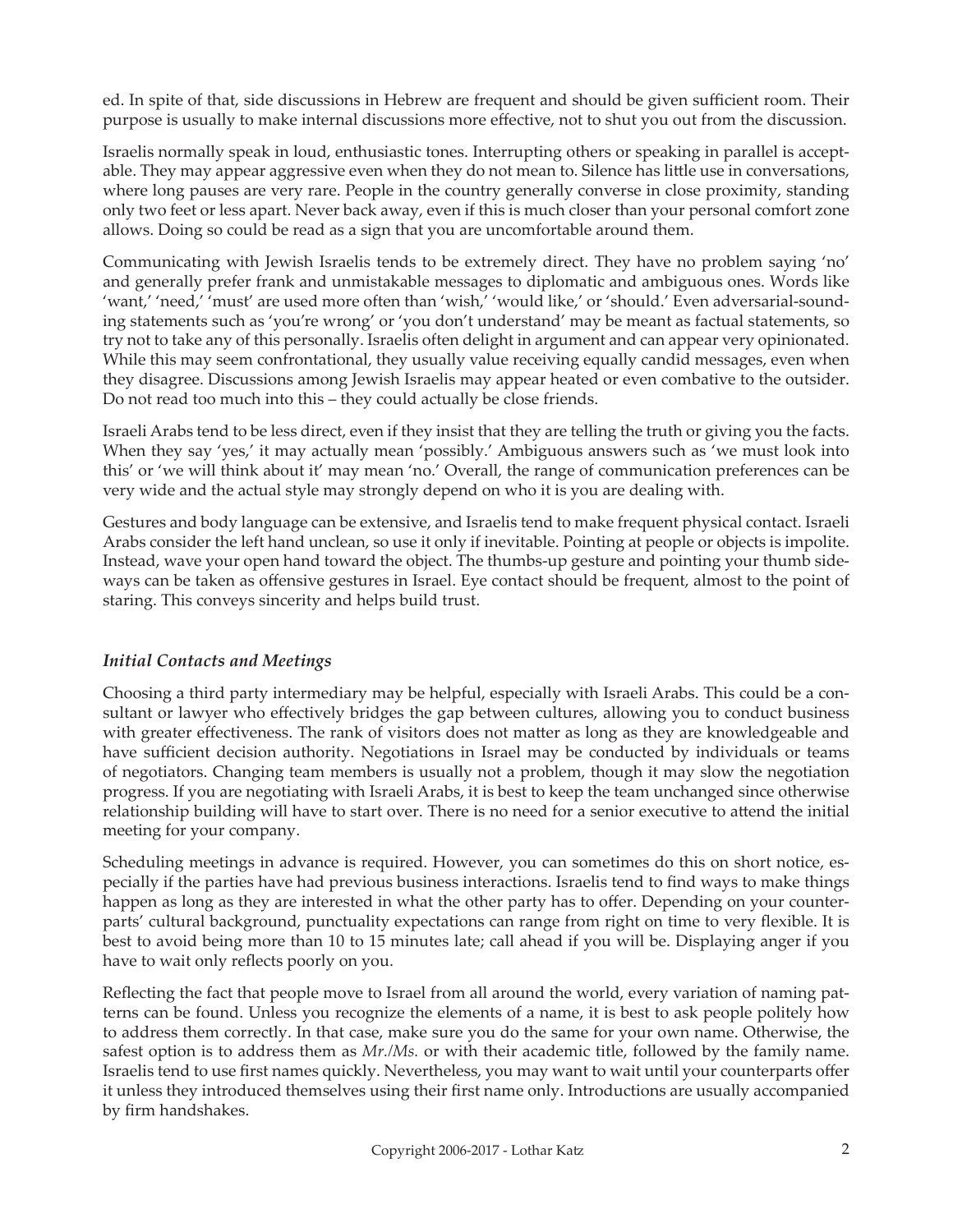After introductions, offer your business card to everyone present. The process of exchanging cards is usually quite relaxed. Cards should be in English; there is no need to have them translated to Hebrew. Present your card with your right hand. Similarly, accept others' cards using only the right hand. Smile and keep eye contact while doing so, then examine the card.

Meetings usually start with small talk. With Israeli Arabs, it may be extensive and include prolonged inquiries about your health, family, and so on. While Jewish Israelis may not want to discuss family matters, they might enjoy talking about other personal and professional subjects. It is important to be patient and let your local counterparts set the pace. Meeting interruptions are normal and do not signal a lack of interest or respect.

While one purpose of the first meeting is to get to know each other, most of it will focus on business topics. Israelis prefer discussions that are straightforward and emphasize the 'bottom line.' Nevertheless, digressions are likely if a side topic is of interest to the group. Some humor, which can be ironic and cynical, may be appreciated, but business is mostly a serious matter in Israel.

Presentations should be short and concise. Your materials should be attractive, with good and clear visuals. Having your English-language handout materials translated to Hebrew is not required but will be appreciated.

# *Negotiation*

**Attitudes and Styles -** In Israel, the primary approach to negotiating is to employ distributive and contingency bargaining. While the buyer is in a superior position, both sides in a business deal own the responsibility to reach agreement. Israeli Arabs expect everyone to make a long-term commitment to their business engagement and will mostly focus on its long-term benefits. Jewish Israelis, on the other hand, may pay more attention to the near-term benefits of the deal. Although the primary negotiation style is somewhat competitive, Israelis nevertheless value long-term relationships and look for win-win solutions. Attempts to win competitive advantages should not be taken negatively. You earn your counterparts' respect by maintaining a positive, persistent attitude.

Israelis may start negotiations with Westerners from an initial standpoint of respect and appreciation. That will not keep them from becoming tough and competitive as the negotiation process unfolds.

Should a dispute arise at any stage of a negotiation, you may be able to reach resolution through using logical arguments and showing willingness to compromise. Patience and creativity will pay strong dividends.

**Sharing of Information -** Information is rarely shared freely, since the locals believe that privileged information creates bargaining advantages.

Pace of Negotiation – Expect negotiations to be slow and protracted. Even though decision making itself may be fast, the time spent to exchange information and bargain can be much longer than you may expect. Be patient, control your emotions, and accept that delays may occur.

**Bargaining –** Israeli businesspeople are often shrewd negotiators who should not be underestimated. They are used to, and may even enjoy, hard bargaining but usually haggle less than their Arab neighbors may. The bargaining stage of a negotiation can be extensive. Prices may move by 40 percent or more between initial offers and final agreement. Leave yourself a lot of room for concessions at different stages. However, since overly compromising is viewed as a sign of weakness, concessions never come easily. It is not advisable to make significant early concessions, since your counterparts expect further compromises as the bargaining continues.

Deceptive techniques are frequently used and Israeli negotiators may expect you to use them as well. This includes tactics such as telling lies and sending fake non-verbal messages, pretending to be disinterested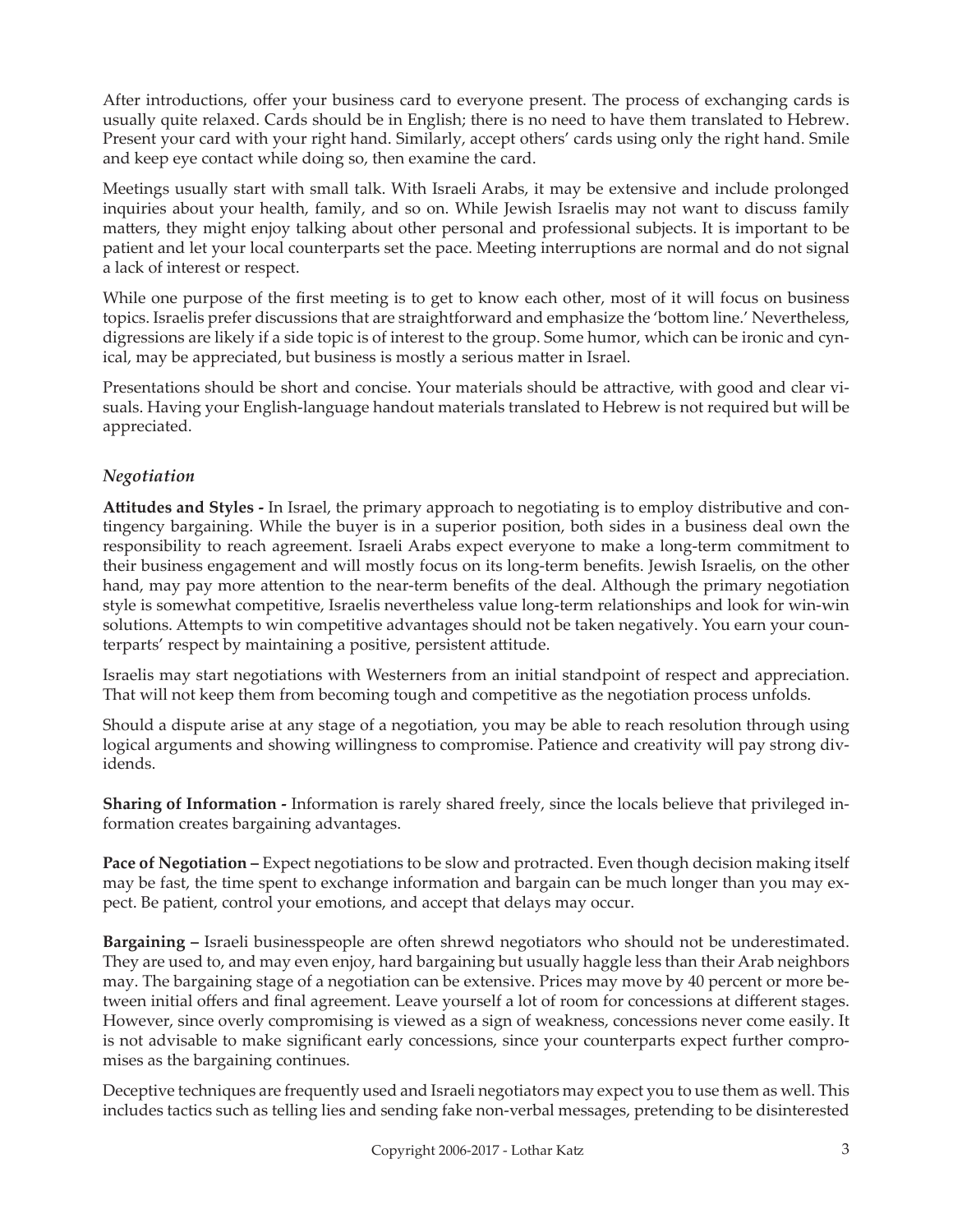in the whole deal or in single concessions, misrepresenting an item's value, or making false demands and concessions. Expect your Israeli counterparts to be good at this game. They may occasionally play stupid or otherwise attempt to mislead you in order to obtain bargaining advantages. Lies will be difficult to detect. It is advisable to verify information received from the local side through other channels. Similarly, they treat 'outside' information with caution. Do not take such tactics personally and realize that overt attempts to lie at or bluff your counterparts could backfire and might damage business relationships. Israelis may use 'good cop, bad cop' as a way to obtain concessions. It can be beneficial to use this tactic in your own negotiation approach. 'Limited authority' is a rare tactic which is best avoided.

Negotiators in the country may use pressure techniques that include intransigence, making final or expiring offers, applying time pressure, or nibbling. When using similar tactics yourself, clearly explain your offer and avoid being overly aggressive. Final offers may come more than once and are rarely final. In general, attempts to rush the bargaining process are rarely successful and may be viewed very negatively. Israelis Arabs may be offended if you make a final offer too soon. They usually expect to go through extensive rounds of bargaining with several 'final' offers before reaching agreement. Silence can be an effective way to signal rejection of a proposal.

Israeli negotiators may sometimes appear aggressive or adversarial. Negotiations in the country tend to include confrontational elements. Extreme openings are frequent as a way to start the bargaining process. Negotiators may also make threats and warnings, openly display anger, or even use walkouts. It is ok to respond in kind, although you should be careful not to outdo your counterparts.

Emotional negotiation techniques, such as attitudinal bargaining, sending dual messages, attempting to make you feel guilty, grimacing, or appealing to personal relationships, are frequent and can be effective. Israelis can become very emotional during fierce bargaining. It is best to remain calm. At times, defensive tactics such as blocking or changing the subject, asking probing or very direct questions, or making promises may be used.

Corruption and bribery are rare in Israel, though not completely unheard of. Both legally and ethically, it is advisable to stay away from giving gifts of significant value or making offers that could be read as bribery.

**Decision Making –** Hierarchies do not play a very strong role in Israeli companies. Decision makers are usually individuals who consider the best interest of the group or organization. Their authority is often delegated to lower management levels. Independent decision making is encouraged, since personal initiative and achievement are strong values. Nevertheless, many Israelis will consult with others to reach greater consensus and support. Consequently, some may make quick decisions, while with others it can take a long time to arrive at a final decision.

When making decisions, businesspeople usually consider the specific situation rather than follow universal principles. Personal feelings and experiences weigh more strongly than empirical evidence and other objective facts do, but they will consider all aspects. While some Israelis enjoy risk-taking, others may be fatalistic and risk-averse. You may first need to find ways for them to become comfortable with high risks.

# *Agreements and Contracts*

Capturing and exchanging written understandings after meetings and at key negotiation stages is both common and useful. Oral statements may not always be dependable. However, do not mistake them for final agreements. Any part of an agreement may still change significantly before both parties sign the contract, even when you believe a decision was made.

Written contracts tend to be lengthy. They often spell out detailed terms and conditions for the core agreements as well as for many eventualities. Signing the contract is important not only from a legal per